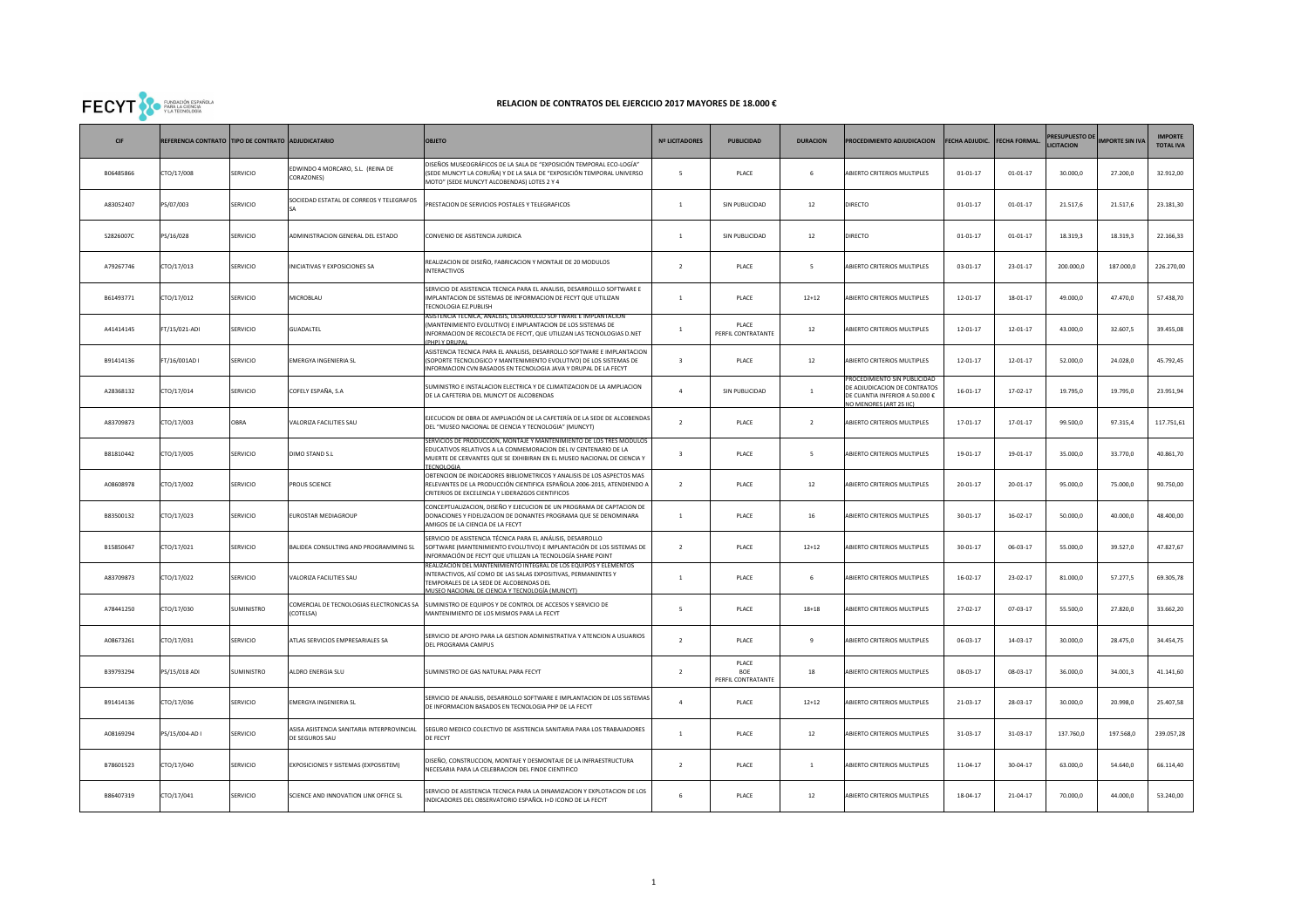| B58480781 | PS/16/008-ADI  | SERVICIO          | MEDIATEM GRUPOIMAGINA                   | SERVICIO DE PRODUCCION DE CONTENIDOS AUDIOVISUALES PARA FECYT                                                                                                                                                                                                          | $\overline{9}$          | PLACE        | $12\,$         | <b>ABIERTO CRITERIOS MULTIPLES</b>                                                                                                                                  | 19-04-17       | 19-04-17       | 160,600.0 | 111.435,0 | 134.836,35 |
|-----------|----------------|-------------------|-----------------------------------------|------------------------------------------------------------------------------------------------------------------------------------------------------------------------------------------------------------------------------------------------------------------------|-------------------------|--------------|----------------|---------------------------------------------------------------------------------------------------------------------------------------------------------------------|----------------|----------------|-----------|-----------|------------|
| A83709873 | PS/16/016-ADI  | ERVICIO           | VALORIZA FACILITIES SAU                 | MANTENIMIENTO GENERAL DEL EDIFICIO E INSTALACIONES DEL MUSEO DE LA<br>CIENCIA QUE ALBERGARA LAS SEDES DE LA FECYT Y MUNCYT                                                                                                                                             | 5                       | PLACE        | $12\,$         | <b>ABIERTO CRITERIOS MULTIPLES</b>                                                                                                                                  | $10 - 05 - 17$ | 21-06-17       | 200.000,0 | 152.052,5 | 183.981,11 |
| B86611605 | CTO/17/053     | SERVICIO          | <b>COW EVENTS</b>                       | LQUILER DE ESPACIOS, MEDIOS TECNICOS, RESTAURACION Y ALOJAMIENTO PARA<br>LOS EVENTOS DE ERA MBT y ERA COBIOTECH EN JUNIO Y SEPTIEMBRE                                                                                                                                  | $\overline{z}$          | <b>PLACE</b> | $\mathbf{A}$   | ROCEDIMIENTO CON PUBLICIDAD<br>DE ADJUDICACION DE CONTRATOS<br>DE CUANTIA INFERIOR A 50.000 €<br>MENORES (ART 25 HC                                                 | 24-05-17       | 24-05-17       | 21.140.0  | 18.342,0  | 22.193,82  |
| B81748808 | PS/16/013 AD I | SERVICIO          | ACAYA NATURALEZA Y VIDA SL              | ERVICIO DE ATENCION AL PUBLICO PARA EL FUNCIONAMIENTO DEL MUSEO<br>NACIONAL DE CIENCIA Y TECNOLOGIA EN SU SEDE DE A CORUÑA                                                                                                                                             | $\overline{\mathbf{3}}$ | PLACE        | $12\,$         | BIERTO CRITERIOS MULTIPLES                                                                                                                                          | $01 - 06 - 17$ | $01 - 06 - 17$ | 180.000,0 | 175.393,4 | 212.226,00 |
| B24301871 | CTO/17/055     | <b>SUMINISTRO</b> | EDITORIAL MIC                           | SERVICIO DE IMPRESIÓN DE FOLLETOS, DÍPTICOS, PUBLICACIONES Y CARTELERÍA<br>PARA LA FUNDACIÓN ESPAÑOLA PARA LA CIENCIA Y LA TECNOLOGÍA (FECYT)                                                                                                                          | $\overline{4}$          | PLACE        | 12             | ABIERTO CRITERIOS MULTIPLES                                                                                                                                         | 01-06-17       | 14-06-17       | 89.000,0  | 70.375,5  | 85.154,36  |
| A80364243 | S/16/012-ADI   | ERVICIO           | <b>CLECE SA</b>                         | OENDA AL CONTRATO PARA EL SERVICIO DE GESTION TECNICA DE INSTALACIONES<br>FACILITY MANGEMENT) Y MANTENIMIENTO GENERAL DEL EDIFICIO E<br>NSTALACIONES DEL MUSEO DE CIENCIA DE CORUÑA                                                                                    | 5                       | PLACE        | $12\,$         | <b>ABIERTO CRITERIOS MULTIPLES</b>                                                                                                                                  | 01-06-17       | $01 - 06 - 17$ | 49.500,0  | 36.052,4  | 43.623,45  |
| B45874328 | CTO/17/059     | <b>SUMINISTRO</b> | DECEDRO CARPINTEROS ARTESANOS SL        | UMINISTRO E INSTALACION DE MUEBLES FIJOS Y MOTIVOS DECORATIVOS DE<br>MADERA PARA LA CAFETERIA DEL MUNCYT                                                                                                                                                               | $\overline{2}$          | PLACE        | $\mathbf{1}$   | ROCEDIMIENTO CO<br>DE ADJUDICACION DE CONTRATOS<br>E CUANTIA INFERIOR A 50.000 €                                                                                    | 02-06-17       | 15-06-17       | 34,900.0  | 33.978,1  | 41.113,50  |
| B31026107 | CTO/17/051     | SUMINISTRO        | <b>ISI MAR</b>                          | SUMINISTRO DEL MOBILIARIO PARA LA CAFETERIA DEL MUNCYT                                                                                                                                                                                                                 | $\overline{\mathbf{3}}$ | PLACE        | $\,$ 1 $\,$    | <b>DIMENORES (ART 25 IIC)</b><br><b>(OCEDIMIENTO CON PUBLICIDA</b><br>DE ADJUDICACION DE CONTRATOS<br>DE CUANTIA INFERIOR A 50.000 €<br><b>MENORES (ART 25 IIC)</b> | 02-06-17       | $02 - 06 - 17$ | 30.000,0  | 27.111,8  | 32.805,25  |
| U76258219 | PS/16/019-ADI  | SERVICIO          | MARSEGUR SEGURIDAD PRIVADA SA           | SERVICIO DE VIGILANCIA Y SEGURIDAD DE MUNCYT                                                                                                                                                                                                                           | $11\,$                  | PLACE        | $12\,$         | <b>ABIERTO CRITERIOS MULTIPLES</b>                                                                                                                                  | 07-06-17       | $07 - 06 - 17$ | 350.221,0 | 316.881,3 | 383.426,40 |
| A78943982 | CTO/17/058     | <b>SUMINISTRO</b> | PROMOCIONES SERIGRAFICAS                | REALIZACION DEL SUMINISTRO DEL MATERIAL PROMOCIONAL DE LA FECYT, ASÍ<br>COMO DEL MUNCYT                                                                                                                                                                                | $\overline{7}$          | PLACE        | 25             | ABIERTO CRITERIOS MULTIPLES                                                                                                                                         | 08-06-17       | 15-06-17       | 62.635,0  | 45.966,0  | 55.618,86  |
| B95405247 | PS/16/014-ADI  | <b>SERVICIO</b>   | IMPIEZAS BILUR SL                       | SERVICIO DE LIMPIEZA PARA LA FECYT Y MUNCYT ALCOBENDAS                                                                                                                                                                                                                 | 18                      | PLACE        | $12\,$         | SARA                                                                                                                                                                | 09-06-17       | 09-06-17       | 258.335,0 | 182.050,0 | 220.280,50 |
| B99097123 | CTO/17/056     | SERVICIO          | ESCIENCIA EVENTOS CIENTIFICOS SL        | SERVICIO DE COORDINACION, ACOMPAÑAMIENTO DE PARTICIPANTES Y<br>SEGUIMIENTO DURANTE EL DESARROLLO DEL PROGRAMA CAMPUS CIENTIFICOS DE<br>VERANO 2017 DE LA FECYT                                                                                                         | $\overline{2}$          | PLACE        | $\overline{4}$ | <b>ABIERTO CRITERIOS MULTIPLES</b>                                                                                                                                  | 15-06-17       | $16 - 06 - 17$ | 170.000,0 | 149.000,0 | 163.900,00 |
| B83876763 | CTO/17/070     | SERVICIO          | IN SITU CONSERVACION Y RESTAURACION SLU | REALIZACIÓN DE UN SERVICIO DE CONSERVACIÓN Y RESTAURACIÓN DE LAS PIEZAS<br>MOTOR KRUPP Y CONSERVACIÓN, RESTAURACIÓN Y MONTAJE DEL GRUPO<br>GENERADOR                                                                                                                   | $\overline{2}$          | PLACE        | 6              | ABIERTO CRITERIOS MULTIPLES                                                                                                                                         | $07 - 07 - 17$ | 27-07-17       | 34.400,0  | 29.579.4  | 35.791,03  |
| A82009812 | CTO/17/066     | SERVICIO          | ORANGE ESPAÑA SAU                       | ERVICIO DE TELEFONÍA FIJA, TELEFONÍA MÓVIL, TRANSMISIÓN DE DATOS E<br>INTERNET PARA LA FUNDACIÓN ESPAÑOLA PARA LA CIENCIA Y LA TECNOLOGÍA<br>(FECYT)                                                                                                                   | $\overline{1}$          | PLACE        | $18 + 18$      | ABIERTO CRITERIOS MULTIPLES                                                                                                                                         | 12-07-17       | 29-07-17       | 84.000,0  | 80.014,5  | 96.817,55  |
| A78881190 | TO/17/069      | SERVICIO          | EDENRED ESPAÑA SA                       | ERVICIO DE EMISIÓN DE VALES DE COMIDA CON DESTINO AL PERSONAL DE LA<br>FUNDACIÓN ESPAÑOLA PARA LA CIENCIA Y LA TECNOLOGÍA (FECYT)                                                                                                                                      | $\overline{2}$          | PLACE        | $12 + 12$      | ABIERTO CRITERIOS MULTIPLES                                                                                                                                         | 20-07-17       | 29-07-17       | 99.998,0  | 99.948,6  | 120.937,81 |
| B91414136 | CTO/17/068     | <b>SERVICIO</b>   | EMERGYA INGENIERIA SL                   | ERVICIO DE ASISTENCIA TÉCNICA EN EL MARCO DEL PROYECTO CURRICULUM<br>VITAE NORMALIZADO (CVN) DE LA FUNDACION ESPAÑOLA PARA LA CIENCIA Y LA<br>TECNOLOGÍA (FECYT)                                                                                                       | $\overline{2}$          | PLACE        | 12             | ABIERTO CRITERIOS MULTIPLES                                                                                                                                         | 24-07-17       | 27-07-17       | 71.000,0  | 55.750,0  | 67.457,50  |
| B07012107 | PS/16/026AD I  | SERVICIO          | VIAJES BARCELO SL                       | SERVICIO DE AGENCIA DE VIAJES PARA LA FECYT                                                                                                                                                                                                                            | 8                       | PLACE        | $12\,$         | ABIERTO CRITERIOS MULTIPLES                                                                                                                                         | 23-08-17       | 23-08-17       | 500.000,0 | 500.000,0 | 550.000,00 |
| B39024732 | PS/10/022-ADI  | SUMINISTRO        | SEMICROLSL                              | SUMINISTRO SOLUCION TECNOLOGICA PARA LA IMPLANTACION DE PROCESOS DE<br>LA FECYT                                                                                                                                                                                        | $\,$ 1 $\,$             | PLACE        | $12\,$         | ABIERTO CRITERIOS MULTIPLES                                                                                                                                         | 31-08-17       | 31-08-17       | 0,0       | 38.000,0  | 45.980,00  |
| B80975907 | CTO/17/072     | SERVICIO          | AZUL COMUNICACIÓN SL                    | SERVICIO DE PUBLICIDAD DE LAS ACTIVIDADES DEL MUNCYT Y DE FECYT                                                                                                                                                                                                        | 5                       | PLACE        | 10             | ABIERTO CRITERIOS MULTIPLES                                                                                                                                         | $01 - 09 - 17$ | $05 - 09 - 17$ | 133.000,0 | 107.799,0 | 130.436,79 |
| B64979727 | CTO/17/080     | SERVICIO          | AVELLANA DE WASABI                      | ACION DE LA PRODUCCION DEL PROYECTO MUSEOGRAFICO CONSISTI<br>LA PRODUCCIÓN, MONTAJE Y DESMONTAJE DE LA EXPOSICIÓN TEMPORAL<br>'UNIVERSO MOTO" DE CONFORMIDAD CON EL PROYECTO REALIZADO POR LA<br>NTIDAD GRUPO EDWINDO 4 MORCARO. S                                     | $\overline{\mathbf{3}}$ | PLACE        | 15             | <b>ARA</b>                                                                                                                                                          | 12-09-17       | $11 - 10 - 17$ | 229.000,0 | 197.757,1 | 239.286,09 |
| B53874145 | CTO/17/081     | SERVICIO          | <b>ESATUR XXI SL</b>                    | SERVICIO DE ATENCIÓN AL PÚBLICO PARA EL FUNCIONAMIENTO DEL MUSEO<br>NACIONAL DE CIENCIA Y TECNOLOGÍA (MUNCYT) EN SU SEDE DE ALCOBENDAS Y DE<br>LAS ACTIVIDADES DE DIVULGACIÓN CIENTÍFICA DE LA FECYT                                                                   | 5                       | PLACE        | $12 + 12$      | <b>SARA</b>                                                                                                                                                         | 20-09-17       | $11 - 10 - 17$ | 375.000,0 | 343.950,0 | 416.179,50 |
| B15354327 | CTO/17/077     | SERVICIO          | INTERIORES GALICIA SL                   | EJECUCIÓN DE LA PRODUCCIÓN DE LA RENOVACIÓN MUSEOGRAFICA DE LA SALA DE<br>EXPOSICIÓN PERMANENTE "SIGLO XX" DEL MUSEO NACIONAL DE CIENCIA Y<br><b>FECNOLOGIA (MUNCYT)</b>                                                                                               | $\overline{2}$          | PLACE        | $\,$ 6         | ABIERTO CRITERIOS MULTIPLES                                                                                                                                         | 25-09-17       | $11 - 12 - 17$ | 80.000,0  | 78.357,5  | 94.812,59  |
| B15354327 | CTO/17/076     | SERVICIO          | <b>INTERIORES GALICIA SL</b>            | ADECUACION MUSEOGRAFICA DE LA SALA PERMANENTE "INNOVACION<br>TECNOLOGICA" DE LA SEDE DEL MUNCYT DE A CORUÑA.                                                                                                                                                           | $\overline{2}$          | PLACE        | $\overline{2}$ | ABIERTO CRITERIOS MULTIPLES                                                                                                                                         | 25-09-17       | $11 - 12 - 17$ | 23,305.0  | 20.125.0  | 24.351,25  |
| A82921388 | TO/17/079      | ERVICIO           | WAIRBUT                                 | NALISIS Y DESARROLLO DE UN SISTEMA DE INFORMACIÓN QUE PERMITA LA<br>IUTOMATIZACIÓN DE LA CARGA DE DATOS RELATIVOS A LAS ACTUACIONES<br>PÚBLICAS EN INVESTIGACIÓN, ASÍ COMO LA NORMALIZACIÓN Y VALIDACIÓN DE LOS<br>ISMOS PARA CONFORMAR UNA BASE DE DATOS SOBRE EL EST | $\overline{2}$          | PLACE        | 6              | ABIERTO CRITERIOS MULTIPLES                                                                                                                                         | 27-09-17       | 09-10-17       | 73.182,0  | 58.545,0  | 70.839,45  |